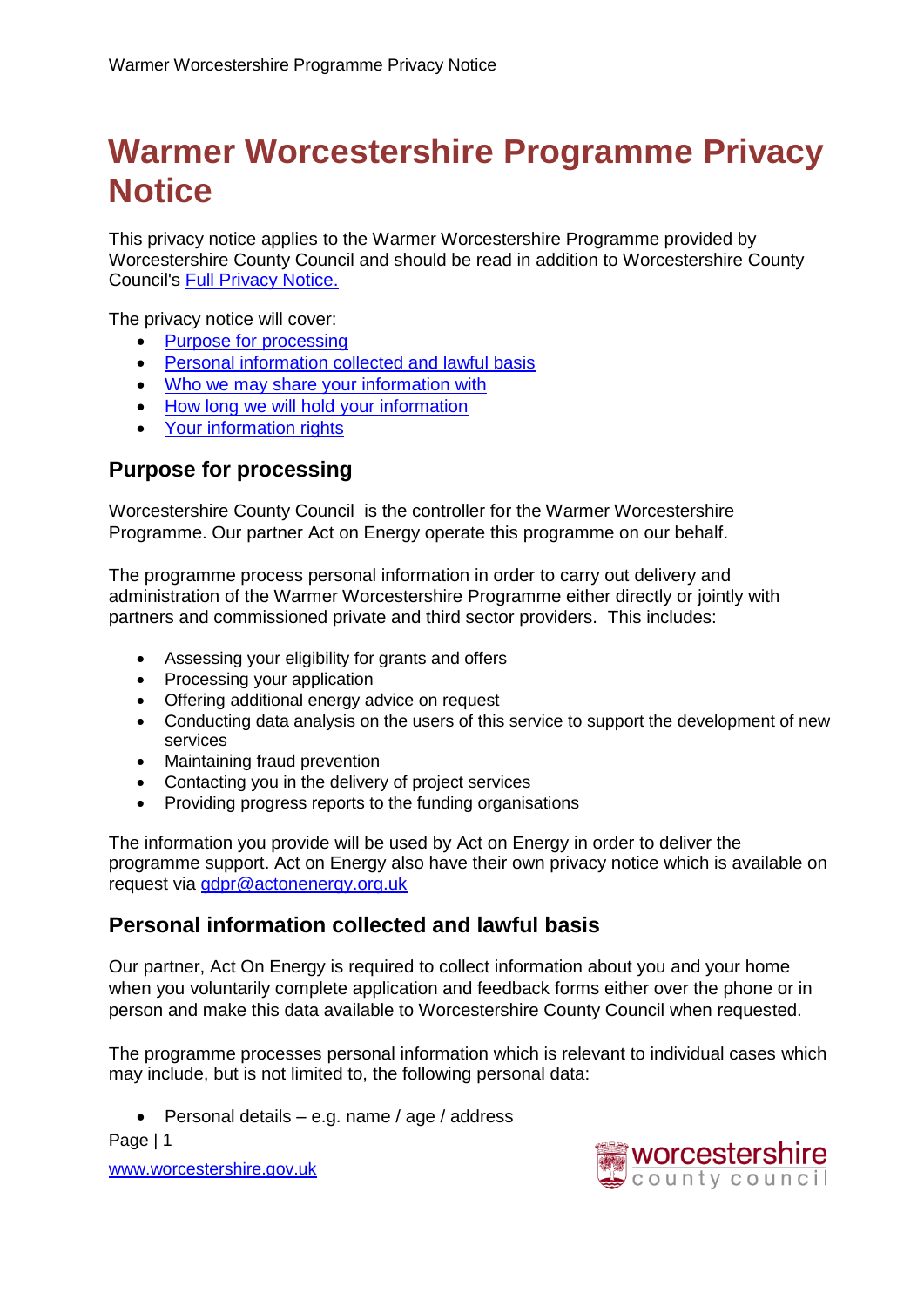Warmer Worcestershire Programme Privacy Notice

- Contact information e.g. telephone numbers / email address
- Employment details
- Personal Reference Numbers e.g. National Insurance
- Financial details bank account details

The legal bases for processing this personal information are:

- <span id="page-1-0"></span>• Contract for the supply of services
- Compliance with a legal obligation
- Tasks carried out in the public interest or in the exercise of official authority

#### **Who we may share your information with**

The information you provide will be held by Worcestershire County Council and Act on Energy and installers relevant to the completion of energy efficiency installs at your property.

Summary reports will be provided to:

- Bromsgrove District Council
- Malvern Hills District Council
- Redditch Borough Council
- Worcester City Council
- Wyre Forest District Council
- Wychavon District Council

Act on Energy will notify you of a contractor who will be able to complete a technical survey for the installation of any energy efficiency measures prior to your contact details being shared.

Names and addresses will be shared with the relevant warranty provider for any installed energy efficiency measures to complete the application for the warranty documents.

If you are accessing Energy Company Obligation (ECO) funding the contractor will notify you of the Utility company that will have access to your details and the final reporting to the regulator Ofgem.

At no time will your information be passed to organisations external to Worcestershire County Council for marketing or sales purposes or for any commercial use without your prior express consent.

Information will only ever be shared when it is strictly necessary to help us provide effective services and you may have the right to refuse. We will not pass it onto any other parties unless required to do so by law or in all reasonable circumstances the disclosure is fair and warranted for the purposes of processing or subject to a data protection exemption.

We have specific data sharing agreements in place with local agencies and sometimes the law requires that we may have to pass your details on to a third party, for example, to prevent crime.